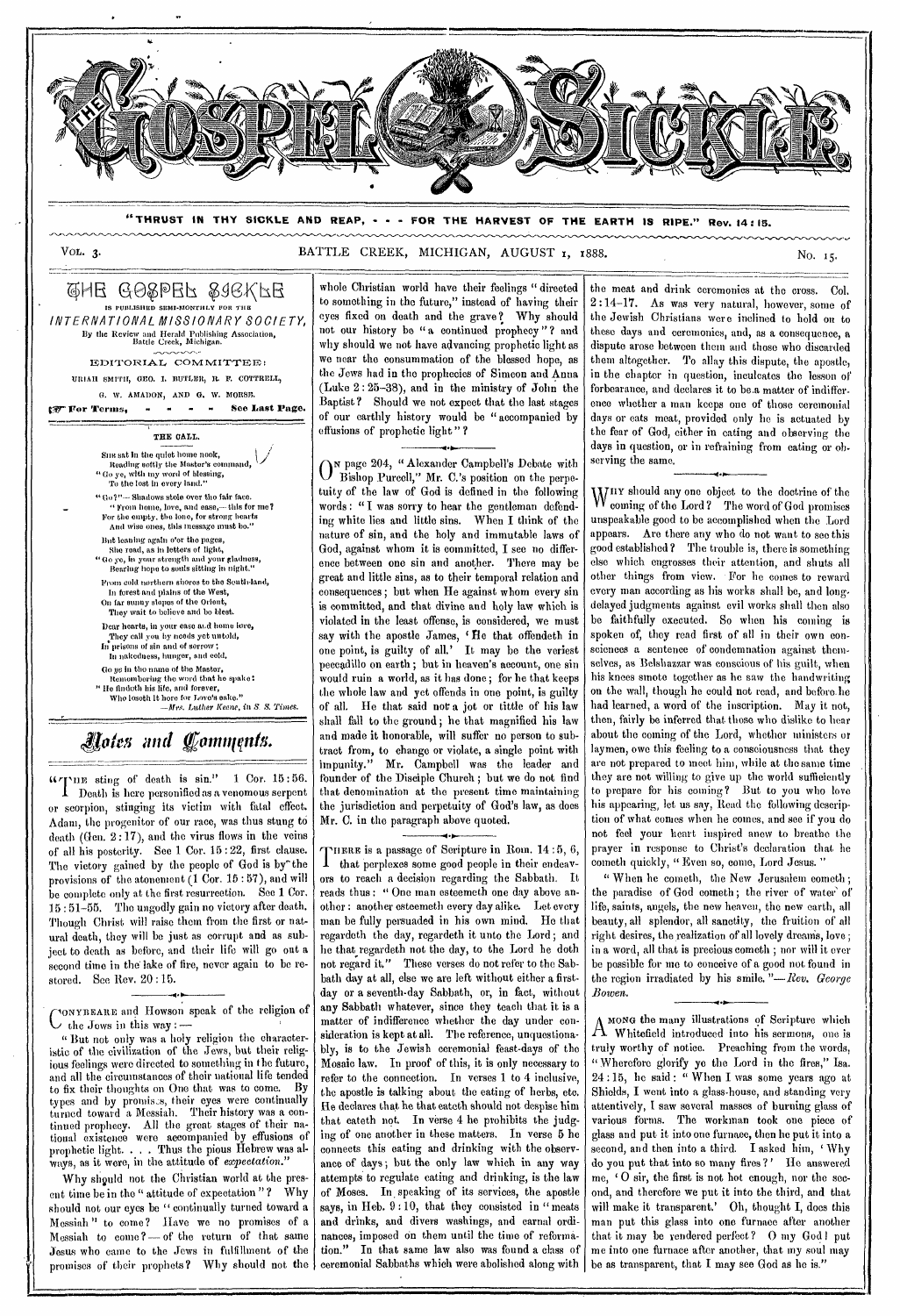### Doctrinal Articles.

*°Speak thou the things which become sound doctrine," Titus 2:1.* 

### THE MILLENNIUM.—No. 2.

### BY J.O. CORLISS.

IT is true that the gospel is to be preached in all the world before the end comes (Matt. 24:14), but nowhere is it once said that this universal preaching of the gospel will cause every one to believe and obey it. Neither does the Saviour say that after the nations have all heard the good news, his advent to the earth will be deferred a thousand years. But what says the text? — Simply that the gospel shall be preached in all the world *for a witness* unto all nations, and *then —* what ? — *then* (not a thousand years afterward) shall the end come.

" Whosoever *will,* let him take the water of life freely," has been sounding in the ears of sinners for more than eighteen hundred years. But God can do nothing more, after giving his Son to die, than, through his servants, to plead with rebels against his authority and entreat them to turn to him and live. This has been done all through the ages by those who have, under the influence of God's Spirit, wept and prayed as they preached. Many have sealed their testimony with their blood, and yet the world is far from being converted. And what is the prospect for the future? We would that it were brighter than it is. For the convenience of the reader, we herewith present a diagram to show the relative number of Christians as compared with the heathen world.



The ratio employed in the diagram is based on the generally received number of inhabitants in all the world, namely, 1,400,000,000. As will be seen, Protestants comprise a little more than one thirteenth of the number, and all believers in Christ combined (Catholics, Greeks, and Protestants) reach only to a little more than one fourth of the world's population. And this is after more than eighteen and one half centuries of Christianity. The result now shown is not because missionary work is neglected; for during the past hundred years, great efforts have been put forth in this direction. It is, however, a fact, according to statistics, that the annual birth-rate among the heathen is largely in excess of the converts among them to Christianity. Take, for instance, the population of India, 250,000,000. Allowing the birthrate to be five per cent, which is a moderate estimate, the annual increase of inhabitants would be  $12{,}500{,}$ -000. If the converts to Christianity were to count up 100,000 a year in that country, it would be considered almost a miracle of grace. But even then the excess of births over the converts would be  $12,$ 400,000 every year. Lest these figures should seem appalling, we will make the estimate ten times more favorable toward evangelizing the heathen world. Suppose that each year there is but one birth for every 100 inhabitants of India, and that only one half of this number live to grow up. The native increase would then be 1,250,000, or 1,150,000 births

in excess of the annual conversions to Christianity. Taking the whole heathen world as estimated at 1,000,000,000, and allowing one birth annually to every 200 inhabitants, it would give a yearly increase of inhabitants of 5,000,000. Reckoning the converts from all these, in the same proportion as from among the natives of India, we would receive into Christianity each year, 400,000, which would be considered an immense number. This would give, of heathen children each year, an excess of 4,600,000 over the converts to Christianity. At this rate the prospect of converting the world before the Lord comes, so that all shall know him from the least unto the greatest, is certainly not very flattering. But the question may arise, if these figures are not offset by the deaths that annually occur among the heathen. Doubtless many die, and perhaps nearly as many each year as are born. But that does not help the matter, as those that haye been evangelized stand their chance of dying with all the others, so that the same proportion of these drop off each year as of the heathen themselves. This places the matter right back where our figures left it, with this exception, that some of the births occurring may be among the evangelized ones, and so saves them from being added to the list of heathen.

To show that we are not alone in presenting the increase of the heathen element in those lands, in excess of the conversions to Christianity, we give the following from Rev. James Johnson, F. S. S., in " A Century of Christian Missions," published in 1886. He says : " The heathen and Mohammedan population of the world is more by 200 million than it was a hundred years ago; while the converts and families do not amount to three million. The numbers now generally accepted as accurate, and quoted by the church missionary and other societies, are 173 millions of Mohammedans and 874 millions of heathen, 1047 [million] in all. . . . We mourn over the sad fact.that the increase of the heathen is numerically *more than seventy times* greater than that of the converts."

With reference to the work in civilized lands, the Rev. T. De Witt Talmage says: "I simply state a fact when I say that in many places the church is surrendering, and the world is conquering. Where there is one man brought into the kingdom of God through Christian instrumentality, there are ten men<br>dragged down by dissipations. . . . Within the last dragged down by dissipations. . . . Within the last twenty-five years the churches of God in this country have averaged *less than two conversions a year*  There has been an average of four or five deaths in the churches. How soon, at that rate, will this world be brought to God? We gain two; we lose four. Eternal Godl what will this come to ?" Looking at the matter from whatever stand-point one will, there is no prospect of all the world's being converted to Christ.

### FAITH, AND ITS RELATION TO THE LAW AND THE SABBATH.

#### BY *G.* W. MORSE.

A CORRESPONDENT, arguing that the law of ten commandments has been abolished, quotes Horn. 14 : 23 : " And he that doubteth is damned if he eat, because he eateth not of faith ; for whatsoever is not of faith is sin."

The last expression, " Whatsoever is not of faith is sin," is emphasized; and then the claim is made that the law is not " of faith," hence it is not only binding, but actual sin is committed by those who attempt to maintain its jurisdiction and perpetuity.

A little reflection will show the utter fallacy of this reasoning. In Rom. 3 : 20 the apostle says, " By the law is the knowledge of sin." Again in chapter 5 :13 : " Sin is not imputed when there is no law." In 1 John 3 :4 we read, " Whosoever cow mitteth sin transgresseth also the law; for sin is the transgression of the law." It follows that if the law is not binding, there is no occasion whatever to talk about sin. Wherever we find sin imputed, that very fact proves the existence and binding force of law. Hence Rom. 14 : 23 is equivalent to the statement that *whatsoever is not of* faith is a transgression of the law. It is unaccountably strange that any per-It is unaccountably strange that any person of intelligence should claim the abolition of the law, and quote this text to support such a claim. It is stranger still that any one should, after having made such a claim, charge others with having committed sin,— a thing that can have no existence, if there be no law.

But what is the correct interpretation of Rom.

14 : 23 ? "Whatsoever is not done with a full conviction

that it is right, is sinful ; whatever is done when a man doubts whether it is right, is sin. This is evidently the fair interpretation of this place."-Barnes.

" Whatever he does, without a full persuasion of its *lawfulness* (see verse 22), is to him sin ; for he does it under a conviction that he may be wrong in so do-ing."-- *Clarke.* 

"Whatsoever is not of (grounded in, and therefore consonant with) faith (the great element in which the Christian lives and moves and desires and hopes) is *sin."—Dean Alford.* 

"In general, every action must be sinful, which is not done 'of faith,' as ratified by our views of the word of truth."—Scott.

The true relation between faith and the law is this : The law is the standard of righteousness that must be reached before we can become fit subjects for But in consequence of inherited sin, no human being can by his own efforts reach this standard. Says Paul, " By the deeds of the law [acts conformable to the law] there shall no flesh be justified." Rom. 3 : 20. Christ is the embodiment of the same standard of righteousness that is represented by the law, and one provision of the plan of salvation is that Christ's righteousness may be imputed to all whose sins have been washed away by his blood. Here is where faith comes in. We must accept the standard of righteousness as set forth by the law as the one that must be reached. Our faith must recognize Christ as exemplifying that standard. It must accept the plan whereby his righteousness is to be imputed to us. We must believe that the plan is practical. But " faith without works is dead." James 2 :20. The primary exercise of faith is for the purpose of obtaining the forgiveness of sin. In order to obtain forgiveness of sin, we must first look into God's mirror (the law) in order to know what our sins are, so as to petition God understandingly. In this work Christ comes to our aid, for he interpreted the law by words and example not to be misunderstood. Faith enables us to accept and rest securely upon the promise of forgiveness through the merits of Christ's blood.

The secondary exercise of faith is for the purpose of securing to ourselves the benefit of Christ's righteousness. In doing this we must recognize the Validity and jurisdiction of the law, and the perfect harmony existing between it and the life and example of Christ. In order that the exercise of faith in this respect may not be a dead faith, its genuineness must be shown by our best endeavors to conform our lives to the standard of righteousness which we profess to acknowledge. Thus it is evident that standard of righteousness that falls below God's standard as exemplified by the law of ten precepts and the life and example of Christ, is too low; and those who expect to reach heaven without reaching God's standard of righteousness must inevitably fail.

It is furthermore evident that God's standard of righteousness includes the Sabbath. The Sabbath law was placed in the very bosom of God's standard of righteousness, and one very important work of our Saviour was to interpret that Sabbath law in a manner that could not be misunderstood. Christ recognized and observed the Sabbath. By precept and example he incorporated the Sabbath in the standard of righteousness that he exemplified by his life on earth. Hence the faith in Christ that omits the Hence the faith in Christ that omits the Sabbath, declaring it to be a non-essential, is a defective faith, and will never secure to its possessor the benefits of Christ's righteousness. It is the bight of impudence and presumption for an individual to attempt *a* modification or lessening of the standard of righteousness erected by Christ, and seek thereby to obtain the benefits of Christ's mediatorial work. It is, in fact, placing one's self above God and Christ. It is presuming to say that Christ did more titan he needed to do; *it is repudiating part of his work.* 

Faith is the connecting link that joins man to the standard of righteousness that he must reach before he can be saved. The standard that he must be thus joined to is Christ, and Christ is the personification of God's holy and immutable law. That law requires, among other things, the observance of " the Sabbath according to the commandment." Hence Sabbath-keeping is of faith ; nay more, to reject the Sabbath law is to reject a very important feature of Christ's righteousness; and the faith of that person who rejects the Sabbath falls that much short of being a saving faith.

LIFE is made up, not of great sacrifices or duties, but of little things, in which smiles and kindness and small obligations, given habitually, are what win and preserve the heart, and secure comfort.—Sir *H. Davy.*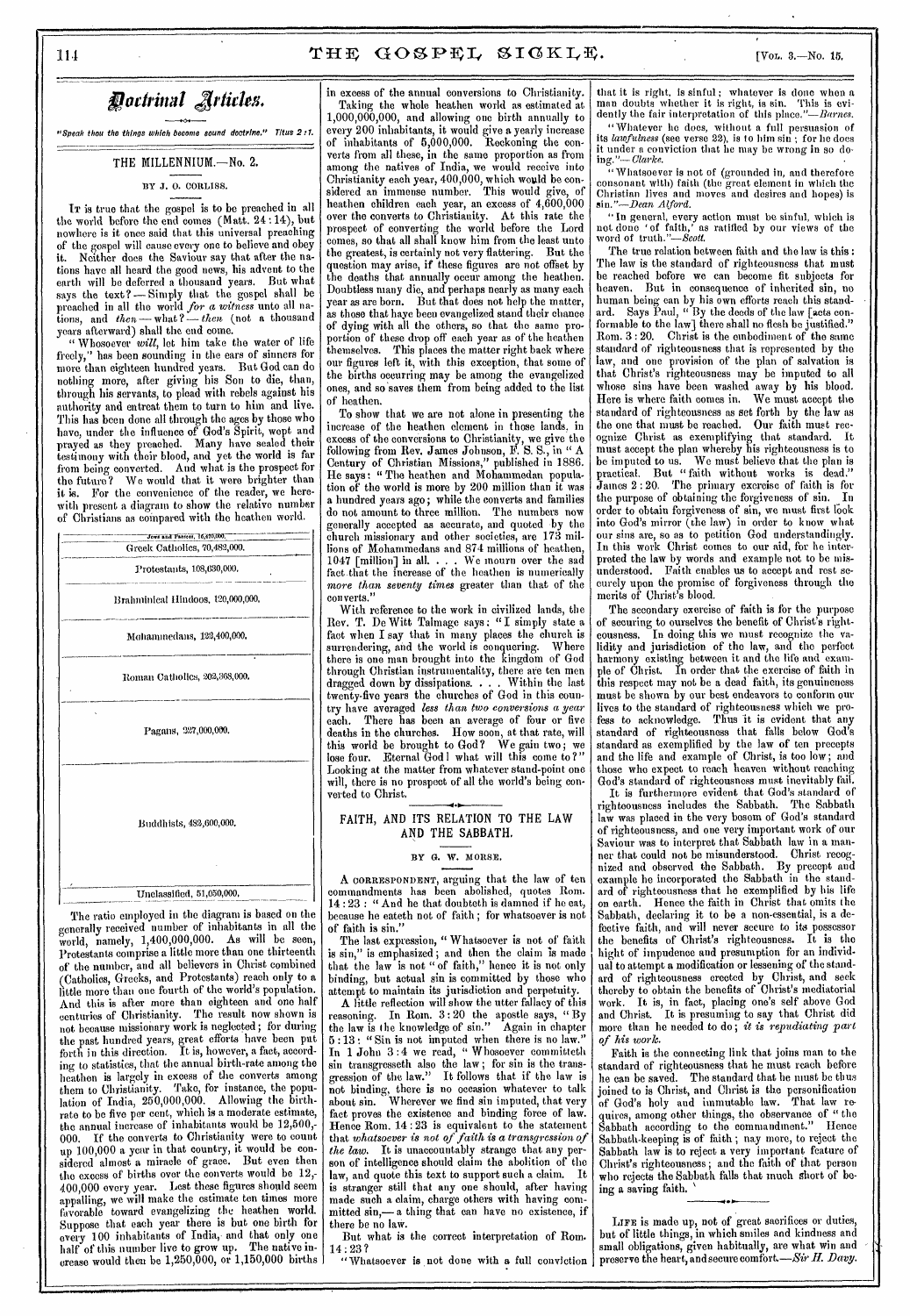### *<i>Che Christian Life.*

"If any man have not the Spirit of Christ he Is none of his."

#### **THE BEAUTIFUL**

BEAUTIFUL faces are those that wear—<br>It matters little if dark or fair— Whole-souled honesty printed there. Beautiful oyes are those that show, Like crystal panes where hearth fires glow, Beautiful thoughts that burn below. Beautiful lips aro those whose words Leap from the heart like songs of birds, Yet whose utterance prudence girds.

Beautiful hands me those that do Work that is earnest and brave and true, Moment by moment the long day through. Beautiful foot are those that go

On kindly ministry to and fro, Down lowliest ways, if Cod wills it so. Beautiful shoulders aro those that bear Ceaseless burdens of homely care With patience, grace, and daily prayer.

Beautiful lives are those that bless—<br>Silent rivers of happiness,<br>Whose hidden fountains but few may guess. ● Beautiful twilight at set of sun,

Beautiful goal with race well run, Beautiful rest with work well done.

Beautiful grave where grasses creep,<br>Where brown leaves fall, where drifts lie deep Over worn-out hands—O<sub>,</sub> beautiful sleep !<br>
-Church Union,<br>
-

### AUTHORITY IN RELIGION.

IN saying that Jesus is the authority in religion, we do not mean to imply that he has made every- 'hing known that God knows. Far from it ; we still "know in part" and "see through a glass darkly." But we mean that he has taught nothing but the truth ; and, further, that the revelation through him will not be improved or superseded. He is not only an authority in religion ; he is *the* authority. There is nothing later and higher to supplant him and his teaching. In him revelation is complete. Moses was an authority in religion. He bad his call to his work from above, and was qualified by light imparted to him to fulfill it. But his teaching had need of supplement. He was far from teaching all that was to be taught respecting God. It was, in a sense, only the alphabet of revelation that Moses could communicate. Isaiah was an authority in religion. He went beyond Moses in the depth and extent of his disclosure of religious truth. But he and Moses, and all of the other divinely-called teachers who preceded Christ, were, and were conscious of being, reporters of an incomplete system, incomplete to their own vision. They pointed to one after them. They were, in their day, authorities—and they remain authorities—in religion ; but their teaching must be read and interpreted in.the light of the finished system. "The least in the kingdom of heaven," that is, the humblest Christian, "is greater," that is, has access to more knowledge than the greatest of them.

The absolute character of Christianity, in opposition to the idea that it is an imperfect, and, therefore, a transient religion, is a point to be asserted with all emphasis. There are many who affect to regard Christianity as one among the many religious of the world, having no distinct and peculiar rank in comparison with the rest, and destined to give place to some full and exact developments of religion hereafter ; its rank and merit are relative, not absolute and exclusive. But it is one of the grand peculiarities of the religion of Christ, that it repels with disdain this half honor. It claims to be sufficient, supreme, exclusive. Read the New Testament, and you will see that this claim is stamped on every page. Consider what is said of the dignity of Christ, consider the demand of entire self-consecration to him that is everywhere made, and you will see that Christianity will take no middle place. The gospel will be satisfied with no partial acceptance of it. " He that loveth father or mother more than me is not worthy of me." It will be everything or nothing. If the claim of Christianity in this particular were false, it ought to be branded as a detestable imposture. It is the product of arrogance and moral corruption. This exalted position belongs of right to the Christian religion. It is the adequate, the final, the supreme authoritative system by which all other systems, before and since, are to be judged, their deficiencies made good, and their multiform errors corrected.

But how is the authority of Jesus established? The answer to this question is the evidences of Christianity. His personal character, the sublimity and wisdom which every one must recognize in at least a *great* portion of his teaching, with the miracles that attend it, are an important part of the proof. The Gospel narrative, however, brings to our attention a peculiar verification of this claim, which lay in the tone in which Christ taught. "He speaks as one having authority."

Unlike the scribes, the Judaic schoolmen, who plied the people with their endless distinctions, their wire-drawn casuistry, and their traditional doctrines, Christ spoke directly to-the soul from a direct intuition of the truth. Take, for example, a single passage (and you might take any other as well): "Ye have beard that it hath been said, Thou shalt love thy neighbor and hate thine enemy ; but I say unto you, love your enemies . . . that ye may be the children of your Father which is in heaven." "I say unto you"-this is the tone of assured knowledge. Here is One who is conscious of being authorized to teach. Even now, when we do not hear the living voice of Jesus, but only read what he said, it is still most impressive. This indescribable air and manner, when you see how it is blended with a strange humility, and the absence of all self-seeking, strikes the soul with irresistible effect. It is true that the contents of his teaching were such as to harmonize with this impression and strengthen it. There was an adaptation to the conscience, a depth of wisdom, a power of rebuke and of consolation, which agreed well with the authoritative tone. He spake, as to matter as well as manner, as never man spake. But it was far from being true that the whole of his teaching was at once intelligible to every hearer, or commended itself as self-evident, however docile the hearer might be. There were "heavenly things" which must be received, now as then, upon the testimony of Jesus. "If it were not so, I would have told you." And it is in regard to that portion of his teaching which does not instantly verify itself, that his authority, in a special sense, is acknowledged. There are two extremes. There is the external view, that would rest everything on mere authority, giving no value to any proof but that of miracles, and counting our judgment as to the truth and loftiness of doctrine as of no account. This is one extreme.

The other is the rationalistic or mystical position that nothing is to be received which is not discerned or felt to be true. The right position is neither of these. There is authority; everything is not understood and felt at once, and by every mind ; but there is a partial and growing discernment, and this one day will be co-extensive with the whole teaching of Christ. In a word, we are disciples,—seeing enough to justify us in taking this reverent position. The most of the objections to the principle of authority in religion are removed the moment that one is willing to admit that, here in this life, we are and must be in a condition of pupilage. We are and must be learners. We come to Christ in this capacity. We are at the beginning of our existence ; our powers are immature ; the nature of our life on the earth debars us from direct experience in relation to the world beyond. Add to this that sin has come in to darken our spiritual perception, and to disable us, to a considerable extent, from that discernment and inward assurance of religious truth which are naturally possible to an unfallen soul. That sinful creatures of God, in the early period of their existence, should be in a state of pupilage, and subject, to a certain degree, to authority in the acquiring of knowledge, so far from being au indignity or a hardship, results from a Father's mercy. The simple proposition is that the pupil at the outset does not know all that the Master knows. He knows enough to choose the Master, and to sit at his feet.

Is difficulty made because revelation does not continue, but is consummated in Christ? The difficulty is solved when we remember that it is revelation. It is not a human science, that is growing from age to age. and never attains to perfection. It is not a age, and never attains to perfection. product of human investigation and reflection, which is forever to be enlarged and rectified. There is some reason, perhaps, for surprise that the coming of Christ was delayed so long and occurred at so late a day. But the method of God is never magical, and a long preparation was required. Even if Christianity were not of supernatural origin, I am not at all sure that the theory of an indefinite progress in religion would hold. It is true that countless arts and sciences advance from step to step, without coming to a halt. But Homer lived in the dawn of European history, and the poetry of Homer has never been surpassed.

The modern sculptor hardly hopes to rival the works of predecessors who lived thousands of years ago. Within the sphere of intuition in the realm of genius, this principle of progress must be applied with caution, Insight, feeling, imagination, the deeper forces of spirit, do not wait for the slow march of civilization. They are more like instinct, a gift of Heaven. However, it matters not what could have been the fact, had God not chosen to communicate, through inspired teachers, his truth and his will to mankind. He has made a revelation, and it is not strange that he has made it complete, and that he brought the great historic movement in which the natural and supernatural were so closely united, to a climax in the mission of Christ.—Geo. *P. Fisher, in Christian at Work.* 

### .1 r PURE AMID IMPURITY.

I ONCE stepped upon a wharf, and made my way toward a vessel in which I was to make a voyage of several hundred miles; but, lo, what a sight ! She was a collier, and the coal was just now being emptied by men who were so covered with the dust that filled the air, that they looked as black as the coal itself.

What a prospect for a voyage of comfort—everything blackened with coal dust so that nothing could be touched without soiling the bands I Decks, ropes, railing, everything alike - black, black, black blacker, blacker, blacker; from stem to stern all was blackness and dirt. The little pet dog that was blackness and dirt. The little pet dog that lived on board, and was said to be white, was very far from white now ; and the hope that I could escape the general contamination if I went on board seemed impossible. And yet I did go on board, and passed the voyage in cleanliness and comfort, notwithstanding I was on board such a collier as I have described.

Do you ask me how this could be possible, after what I have said ? I answer : I took up my berth with the captain. On that dirty ship the captain had delightful apartments, neat, cosy, well furnished, and above all, scrupulously clean, despite the dirt outside. Here I found white linen upon the beds, and elean covers upon the tables ; easy chairs, sofa, rich carpets, mirrors and pictures upon the wall. Sitting there, chatting with the captain, or reading from some choice book in his library, it seemed impossible there could be so much dirt all around. True, the only way to escape it was to stay with the captain.

But a change came upon the ship itself. Soon the coal was all emptied out, the voyage commenced, and the bands were put to work cleaning the vessel. Brooms, buckets, and water were freely used at the captain's order, and before long the dirt was gone. The cleanness of the cabin had spread all over the ship, and she was as clean as a pleasure boat. Then we could roam from stem to stern at will, for all was clean.

This is a polluted world we are in: from stem to stern it is impure. It is so unclean that we are com-<br>manded not to touch the unclean thing. The very manded not to touch the unclean thing. air is full of the flying uncleanness ; so that, if we but walk across her decks, we are in danger of breathing its impurities into our souls. But even in this unclean world we can be pure. Stay with the Captain ; all is holy where he is. As he is, so are we in this world. We have the invitation, " Abide with me." By and by the Captain will purify the ship, and all shall be pure.—Rev. *E. Stubbs, in Christian Standard.* 

WE believe that moral reforms must be wrought by moral agencies. Christians must do Christian work by Christian methods, and in the spirit of Christ. Men are to be saved, not by wholesale, but one at a time. The gospel must be preached to every creature ; it is the personal message of a personal salvation. All this we firmly hold, and have no disposition to substitute other agencies or methods. But can it be wondered at that Christian zeal and endeavor are paralyzed in view of the fact that the whisky saloon, the fountain and fortress of vice, is intrenched behind the law, and that the statutes against the social evil are a dead letter ? The law of the land itself becomes the minister of evil, and the officer of the law the protector rather than the terror of evil-doers. The Christianity that thus crystallizes itself into heathen practices cannot be wholly genuine ; it is a sham Christianity in so far as it supports or compromises with these *evils.—Nashville Christian Advocate.*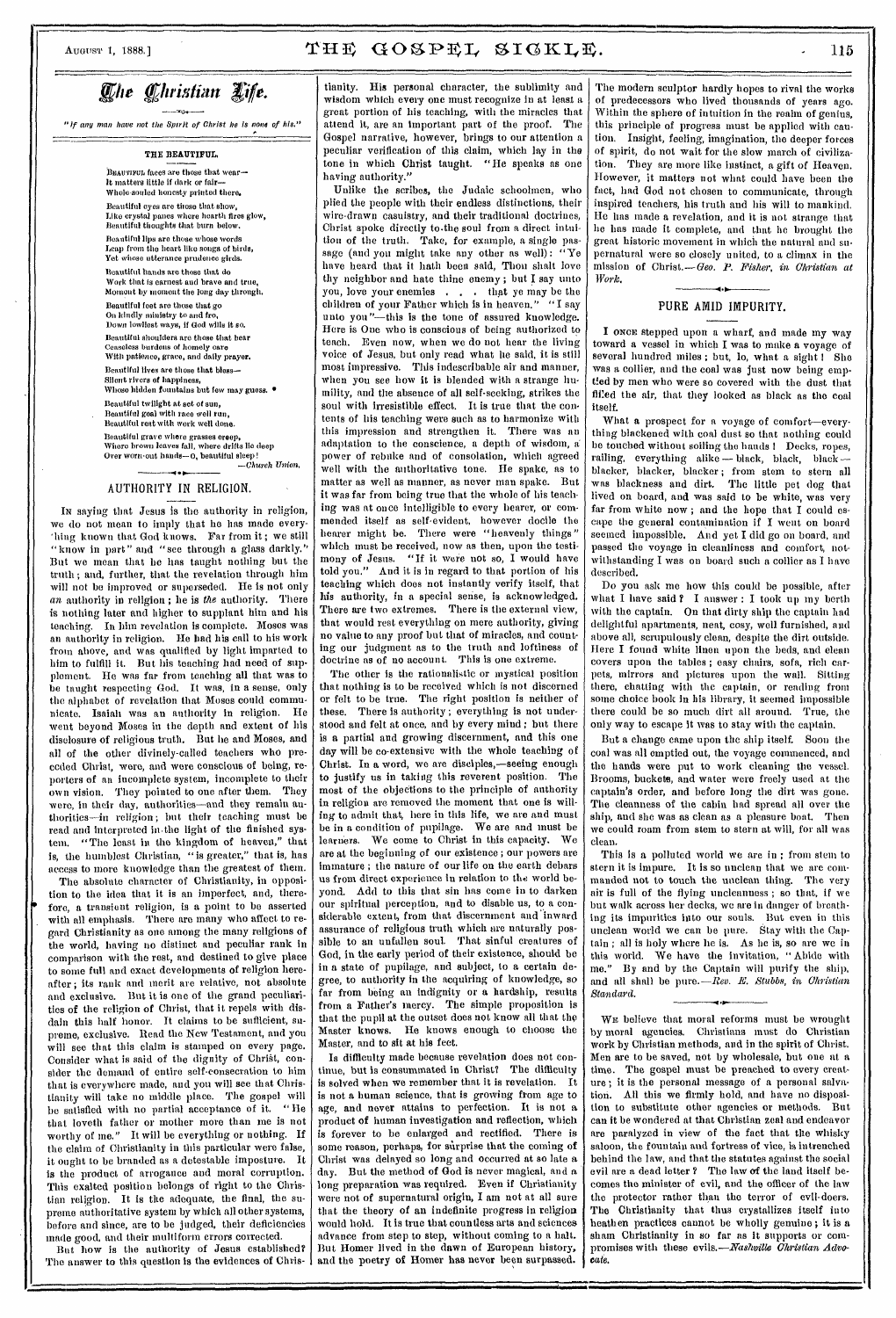

WE are to consider, in this article, the question of the infliction of capital punishment, under the old dispensation, for the sin of Sabbath-breaking. This matter was brought up in the letter of our correspondent that was published in the SICKLE for June 1. The objection was stated thus : "We are all familiar with the commandment in regard to the Sabbath; but I have been looking up references, and find that in Ex. 31 :15, God, speaking through Moses, said : 'Whosoever doeth any work in the Sabbath day, *he shall surely be put to death.' . . .* Again : in Ex. 35 : 2, God repeats this warning, saying, 'Whosoever doeth work therein shall be put to death."" Our correspondent takes the position that the requirement to inflict capital punishment for the sin of Sabbath-breaking must have been of equal force and perpetuity with the Sabbath-commandment itself ; or at least with the commandment to observe the seventh day of the week as the Sabbath. Rightly concluding that the death-penalty is not in this dispensation to be inflicted for Sabbath-breaking, our correspondent erroneously decides that therefore the commandment for the observance of the seventh-day Sabbath is no longer in force. Speaking of those who violate the seventh-day Sabbath, she says, " Why not stone them to death, as the Lord commanded Moses ?"

Before proceeding to explain why the death-penalty is not inflicted upon violators of law under this dispensation, as it was under the old, we wish to notice one point, —that many other offenses besides Sabbath-breaking were under the old dispensation punishable with death.

*1. idolatry, actual or virtual in any shape—the violation of the first and second commandments.* "If there be found among you, within any of thy gates which the Lord thy God giveth thee, man or woman, that bath wrought wickedness in the sight of the Lord thy God, in transgressing his covenant, and hath gone and served other gods, and wor-<br>shiped them, either the sun, or moon, or any of the host of<br>heaven, which I have not commanded; ... then shalt<br>thou rim forth that man or that woman, which have committed that wicked thing, unto thy gates, even that man or<br>that woman, and shalt stone them with stones, till they<br>die." Deut. 17:2, 3, 5. See also Lev. 20:2 and Deut.<br>13:6, 10, 15 That the death penalty was actually infli

for idolatry see Numbers 25: 2–9.<br>
2. *Blasphemy—the violation of the third commandment.*<br>
<sup>1</sup> And the Lord spake unto Moses, saying, Bring forth him<br>
that hath cursed without the camp; and let a 1 that heard him lay their hands upon his hea  $l$ , and let all the congrega-<br>tion stone him." "And he that blasphemeth the name of tion stone him." "And he that blasphemeth the name of the Lord, he shall surely be put to death, and all the congregation shall certainly stone lim; as well the stranger, as he that is born in the land, when he blasphemet Moses." Lev. 24: 13, 14, 16, 23. See also 1 Kings 21:10 and Matt. 26: 65, 66.

3. The dishonoring of parents—a violation of the fifth<br>commandment. "And he that smitteih his father, or his<br>mother, shall be surely put to death." "And he that curs-<br>eth his father, or his mother, shall surely be put to Ex. 21:15, 17.

4. *Murder*—the violation of the sixth commandment. "He that smuths a man, so that he due shall be surely put to death." "But if a man come presumptuously upon his neighbor, to slay with guile, thou shall take him from mi 24: 17, 21; Numbers 35: 31; Deut. 19: 11, 12.

5. Adultery—the violation of the seventh commandment.<br>"And the man that committeen adultery with another man's wife, even he that committeth adultery with his neighbor's wife, the adulteres and the adulteres shall surely death. See Dent. 22:21, 23; Lev. 21:9; Deut. 22:25; Lev. 20:11, 14, 15; Ex. 22: 19.

*6. Stealing, lying, and covetousness—the violation of the and tenth commandments.* In the sixth and seventh chapters of Joshua is au account of the sin of Achim and its punishment by the infliction of the death penalty. His crimes were those of covetousness, stealing, and lying. Chap. 7: 11, 21. His act of concealing the stolen property was lying of an a ominable type. He was punished by death.

From the foregoing it is evident that under the

Mosaic dispensation, the death penalty was inflicted for the violation of any one of the ten command-<br>ments. The Sahbath commandment was not singled The Sahbath commandment was not singled out, and its violation visited with a penalty different from that inflicted for the violation of the other nine ; they were all treated alike.

It follows that if the reasoning of our correspondent (viz., that a law accompanied with the death penalty under the Mosaic dispensation is not in force under the present) be valid, then none of the ten commandments are in force under the present dispensation. This method of reasoning sweeps them all away, and leaves us with absolutely nothing upon which to base morality. It is not possible that any person in the possession of his reasoning faculties would insist upon the adoption of this system of logic. We believe we are safe in saying that none who rend this article will ever be found to urge as an objection to the seventh-day Sabbath under the present dispensation, that the death penalty was inflicted for its violation under the Mosaic economy.

But why should the death penalty be inflicted for the violation of the ten commandments under the Mosaic economy, and not during the present dispensation ? This question is easily answered. The form of government of the Israelites, from the time they were delivered from Egyptian bondage to the time of .the kings, was that of a pure theocracy. In this form of government Jehovah, the God of the universe, was directly recognized as the supreme civil ruler, and his laws were taken as the statute book of the kingdom. The ten commandments were the fundamental law of the nation.

"This principle is repeatedly laid down in the Mosaic code, and was continually acted upon thereafter. Moses was but the appointee and agent of Jehovah in giving the law and in delivering the people from Egypt; and through-out the Exode the constant oreeence of God in the pillar and the cloud, as well as upon the mercy-seat, was on every occasion looked to for guidance and control. So, likewise, Joshua and the judges were special 'legates of the skies' to perform their dictatorial functions. Even under the monarchy, God reserved the chief direction of affairs for himpressure and the chief direction of another are self. The kings were each specifically anointed in his name, self. and prophets were from time to time commissioned to inform them of his will, who did not hesitate to rebuke and<br>even veto their actions if contr ry to the divine will. The<br>whole later history of the closen people is but a rehearsal<br>of this c nflict and intercourse between the *and Strong.* 

This explains why the death-penalty was inflicted for a violation of the ten commandments, under the Mosaic dispensation. Death is the penalty for violation of God's law. 1 John 3:4 says : "Whosoever committeth sin transgresseth also the law ; for sin is the transgression of the law." Eze. 18 :20 says : "The soul that sinneth, it shall die; " and Rom. 6 : 23 says : "The wages of sin is death." By putting these texts together, it is quite evident that the penalty of the decalogue is death.

It is evident, then, that it could not have been otherwise than that the death-penalty should be visited upon offenders under a theocratical form of gov-Consistency required that such should be the case.

The theocracy of Israel in its completeness began to wane with the commencement of the reign of the kings. The people rejected God's direct government over them, and wanted kings, and a form of government resembling that of other nations around them. God permitted them to have their own way, and the result was that they continued to depart farther and farther from God, and God continued to interfere less and less with their governmental affairs, until their utter and complete rejection. There has never been a theocracy since that of Israel. The nations of earth have formed their own fundamental laws as has suited their inclinations or the caprice of those occupying positions of authority, and penalties have been prescribed accordingly.

The cessation of the theocracy of Israel, and the fact that no such form of government has prevailed since then, do pot affect the law of God in the least. Its validity, jurisdiction, and perpetuity remain the same. The commandment requiring the observance of the seventh day of the week as the Sabbath, is one of the precepts of that law ; and the fact that its violation under the Mosaic economy was visited by the death-penalty, no more militates against its validity and jurisdiction under this dispensation than the same fact does against any of the other nine commandments. The penalty for breaking God's law also remains unchanged, and will eventually be inflicted upon all who are found guilty of its violation. The death that will finally be inflicted upon violators

of God's law will be the second death, from which there will be no resurrection. May the reader and writer both escape that penalty is our prayer. .<br>G. W. M.

### THE SAINTS' INHERITANCE.

THE Scriptures are replete with information concerning the final home of the saved, and the language that is used is sufficiently plain and explicit to admit of a clear and unmistakable interpretation. The prospect of a home provided by God for those who obtain full and final salvation, is held out as a prominent incentive to action in complying with the conditions of the plan of salvation. The theme of the "Saints' Inheritance" thus becomes one of great importance, and one that is within our province to study and understand in general terms, if not in minute detail.

1. What did Jesus say of the meek ?

" Blessed are the meek ; for they shall inherit the earth." Matt. 5 :5.

The purpose of God has not been frustrated by the fall of man. God's original design will yet be carried out, and the earth be possessed by man in an upright state. As St. Peter says, "We look for new heavens and a new earth [renewed earth] wherein dwelleth righteousness." Some paraphrase this text, "Wherein the righteous shall dwell," which probably gives the correct idea, and shows that God's purpose concerning the earth will be accomplished when he fills the earth with his immortal saints, composed of those who have believed and obeyed him.

2. What promise did the Lord make to Abraham? "And the Lord said unto Abram; after that Lot was sep-arated from him, Lift up now thine eyes, and look from the place where thou art northward, and southward, and eastward, and westward ; for all the land which thou scest, to thee will I give it, and to thy seed forever." Gen. 13 : 14,

51. " The promise of the land for a possession is *adh olarn,* unto eternity. The divine promise is unchangeable. As the seed of Abram should have an eternal existence before God, so also Canaan is the eternal possession of this seed. But this does not avail for the natural descendants of Abram as such, or his seed according to the flesh, but for the true spiritual seed, who receive the promise by faith, and hold it in believing hearts. This promise, therefore, neither prevents the exclusion of the unbelieving seed from the laud of Canaan, nor secures to the Jews a return to the earthly Palestine after their conversion. Through Christ the promise is raised from its temporal form to its real nature ; through him the whole earth becomes a Canaan."-Keil, quoted in Schaff's Commentary on Genesis, p. 398.

"Both Abraham and Jacob had small parcels of land in Canaan ; but they had them by *purchase,* not by God's gift ; for, as Abraham was obliged to *buy a burying place* in Canaan (Gen. 23), it is obvious lie had no inheritance there."—Clarke.

3. Has this promise ever been wholly fulfilled ?

"By faith he sojourned in the land of promise, as in a strange country, dwelling in tabernacles with Isaac and Jacob, the heirs with him of the same promise." Heb. 11:9.

"And he gave him none inheritance in it, no, not so much as to set hts foot on ; yet he promised that he would give it to him for a possession, and to his seed after him, when as yet he had no child." Acts 7 :5.

"Therefore sprang there even of one, and him as good as dead, so many as the stars of the sky in multitude, and as the sand which is by the seashore innumerable. These all died in faith, not having received the promises, but having seen them afar off, and were persuaded of them, and embraced them, and confessed that they were strangers and pil-grims on the earth. For they that say such things declare plainly that they seek a country." HO. 11 : 12-14.

"No intelligent Jew could suppose that Canaan was all the *rest* which God had promised to his people." *—Clarke.* 

4. What city and country did Abraham and his children look for ? children look for

"For he looked for a city which bath foundations, whose builder and maker is God. But now they desire a better country, that is, a heavenly; wherefore God is riot ashamed to be called their God ; for he bath prepared for them a city." Heb. 11 : 10, 16.

This testimony shows that when Abraham was in the land, he did not receive his inheritance ; for he was then only an *heir,* and he was a *stranger* in a laud he should *after* receive. Again, when he does receive the final accomplishment of the promise, he will receive a city with foundations, "whose builder and maker is God." This city seems so fully to accord with the one described in the book of Revelation, that one would conclude it was the new earth with the New Jerusalem upon it, that Abraham expected finally to receive.

5. Does the promise still hold good ?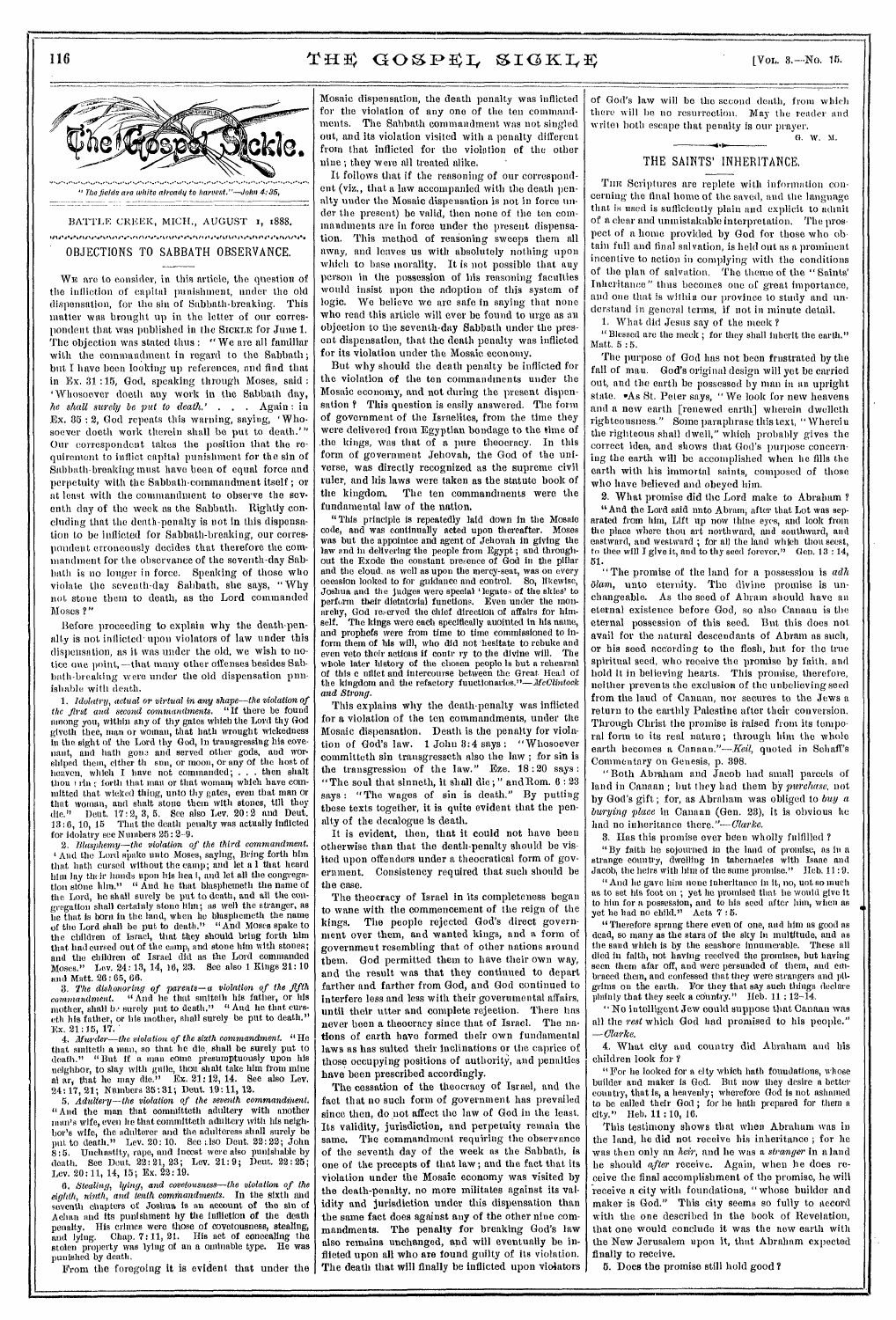- -

.......

# AUGUST 1, 1888.] • THE GOSPEL SIGKLE. 117

"So shall my word be that goeth forth out of my mouth;<br>It shall not return unto me void, but it shall accomplish that<br>which I please, and it shall prosper in the thing whereto I<br>sent it. For ye shall go out with joy, and you into singing, and all the trees of the field shall clap their hands, Instead of the thorn shall come up the fir-tree, and you mee singing, and an encoded some up the fir-tree, and<br>hands. Instead of the brier shall come up the myrtle-tree; and it<br>instead of the brier shall come up the myrtle-tree; and it shall be to the Lord for a mune, for an everlasting sign that shall not be cut off." Isa. 55 : 11-13.

6. liow much of the earth does it include 1

" For the promise, that he should be the heir of the world, was not to Abraham, or to his seed, through the law, hut through the righteousness of faith." Rom.  $4:13$ .

" An heir is one who succeeds, or is to succeed, to an estate. In this passage, *the world,* or the entire earth, is regarded as the *estate* to which reference is made, and the promise is, that the posterity of Abraham should succeed to that, or should possess it as their inheritance."—Barnes.

7. Who is connected with Abraham in this promise ?

" Now to Abraham and his seed were the promises made. He saith not. And to seeds, as of many ; but as of one, And to thy seed, which is Christ." Gal. 3 : 16.

"Christ is certainly the heir, only. He is the heir in order to procure for his people the participation of the inheritance, and therewith the blessing of God. And, as is self-evident, it is this truth, namely, that he in turn brings the inheritance into the possession of his people."-Schaff.

" Though Abraham had so little of the world in possession, yet he was heir of it all. Or rather, it points at Christ, the Seed here mentioned. ` *To thy*  Seed, which is Christ,' Now Christ is the heir of the w *orld."—Howy.* 

8. What did the prophet Daniel, when in vision, see given to the Son of man ?<br>"I saw in the night visions, and, behold, one like the Son

"I saw in the night visions, and, behold, one like the Son of man came with the clouds of heaven, and came to the Ancient of days, and they brought him near before him. that all people, nations, and languages should serve him; And there was given him dominion, glory, and a kingdom, his dominion is an everlasting dominion, which shall not pass<br>away, and his kingdom that which shall not be destroyed." Dan. 7 : 13, 14.

" It is plain from the eleventh verse, that the grand event predicted in this passage is his glorious coming to destroy the kingdom of every anti-Christian power, and to render his own kingdom universal upon earth."—Scott.

"`There cannot be the slightest doubt, in view of the entire description, particularly in verse 14, and also in view of the exactly corresponding signifiestion of the destroying stone, in the parallel vision of the 2d chapter (see 2 :44), that this superhuman form of man represents the Messiah, the Divine-human founder of that fifth world-kingdom, which is. of eternal duration."-Schaff.

9. Will he receive this kingdom while the earth is in its present condition ?

"Jesus answered, My kingdom is not of this world ; if my kingdom were of this world, then would my servants fig ht, that I should not be delivered to the Jews ; but now is my kingdom not from hence." John  $18:36$ .

"The discussion merely concerns the relation of Christ's kingdom to the kingdoms of the world. . . . In no way whatever does it limit the extent of the it has a necessary tendency to become universal and all-prevalent, and to transform not only the spiritual, but ultimately also the material, *world."—DIshausen,*  kingdom of God itself. Like the kingdom of truth, vol. 3, p. 71.<br>10. What will finally become of earthly kingdoms?

10. What will finally become of earthly kingdoms ? "Thou sawest till that a stone was cut out without hands , which smote the image upon his feet that were of Iron and clay, and brake them to pleces. Then was the fron, the clay,<br>the brass, the silver, and the gold, broken to pleces to-<br>gether, and became like the chaff of the summer threshing-<br>floors ; and the wind carried them away, tha  $2:34, 35.$ 

"We must understand that here a scene transpires of so much more violence and force and power than the overthrow of one nation by another through the strife of war, that the latter is not worthy even of mention in connection with it. The subjugation of one nation by another by war, is a scene of peace and quietude, in comparison with that which transpires when the image is dashed in pieces by the stone cut out of the mountain without *hands."—l'houghts on Danzel and the Revelation.* 

11. What will become of the earth and the works that are therein ?

"lint the day of the Lord will come as a thief in the night; in the which the heavens shall pass away with a great noise, and the elements shall melt with fervent heat,

the earth also; and the works that are therein shall be burned up." 2 Peter 3 : 10.

12. Nevertheless, what did Peter look for ? "Nevertheless we, according to his promise, look for new heavens and a new earth, wherein dwelleth righteousness.'

"This does not denote an ideal state of blessedness, but a real spirituo-corporeal body-world."-*Schaf f.* 

The earth is to become an abode for the righteous after it is purified by fire ; and yet, after that purification, it will be the earth that is now, in the same sense that this earth is the one that existed before the flood. This earth is made of the same material that existed before the flood, and yet it is said that "the world that then was, being overflowed with water, perished." And so of this earth : when it has been melted, and undergone a change by the action of fire, it will become a new earth, in. which the saints will dwell.

13. What has God promised to do with the earth ? "For, behold, I create new heavens and a new earth ; and the former shall not be remembered, nor come into mind." Isa. 65 : 17. "And he that sat upon the throne said, Behold, I make all things new. And he said unto me, Write; for these words are true and faithful." Rev. 21 : 5.

Commenting on Isa. 65 :17, Dr. Barnes says : "It cannot be doubted that under this imagery there was couched a reference to far more important changes and blessings in future times under the Messiah. changes as great as if a barren and sterile world should become universally beautiful and fertile."

14. What was shown to John in addition to the new earth?

*"*And I saw a new heaven and a new earth ; for the first heaven and the first earth were passed away ; and there was no more sea. And I John saw the holy city, New Jerusalem, coming down from God out of heaven, prepared as a bride adorned for her husband." Rev. 21 : 1, 2.

For a more full description of this city, read verses <sup>10</sup>-23 of the same chapter.

15. When the earth is made new, who is to take possession of the kingdom ?

"And the seventh angel sounded ; and there were great voices in heaven, saying, The kingdoms of this world are he-come the kingdoms of our Lord, and of his Christ ; and he

In this verse the prophet glances forward to the full establishment of the kingdom of Christ in the earth made new.

16. With whom are the children of God jointheirs ?

"The Spirit itself beareth witness with our spirit, that we are the children of God ; and if children, then heirs ; heirs of God, and joint heirs with Christ ; if so be that we suffer with him, that we may be also glorified together." Rom.  $8:16, 17.$ 

17. And heirs according to what promise ?

" And if ye be Christ's, then are ye Abraham's seed, and heirs according to the promise." Gal. 3 : 29.

Christ's children could not be said to be *heirs* of a promise if that promise were already fulfilled. Jews, after the flesh, are not heirs of the final inheritance in Christ simply because they are descendants of Abraham ; but, as expressed by St. Paul, " So then they which be of faith are blessed with faithful Abraham."

. 18. When they come into possession of their heirship, what will they receive ?

And the kingdom and dominion, and the greatness of the kingdom under the whole heaven. shall be given to the people of the saints of the Most High, whose kingdom is an everlasting kingdom, and all dominions shall serve and obey him." Dan. 7 : 27.

The testimony of the prophet Daniel is clear proof of the position that the earth is finally to become the kingdom of God. A kingdom under the *whole* heaven could be nothing less than the whole earth. So his former statement, "But the saints of the Most High shall take the kingdom," implies clearly that they will take as their kingdom the same territory as that over which the four beasts have borne rule.

19. When all this is completed, what prayer will be fully answered ?

"After this manner therefore pray ye : Our Father which art in heaven, Hallowed be thy name. Thy kingdom come. art in heaven, Hallowed be thy name. Thy kingdom come.<br>Thy will be done in earth, as it is in heaven. Give us this<br>day our daily bread. And forgive us our debts, as we forgive our debtors. And lead ns not into temptation, but de-<br>liver us from evil ; for thine is the kingdom, and the power,<br>and the giory, forever. Amen." Matt. 6 : 9–13.

By reading our Saviour's testimony, as recorded by St. Matthew, we gain a further clue to the *time* of giving the kingdom to the saints, as well as its location, "When the Son of man shall come in his glory, and all the holy angels with him, then shall he sit upon the throne of his glory ; and before him shall be gathered all nations ; and he shall separate them one from another, as a shepherd divideth his sheep

from the goats ; and he shall set the sheep on his right hand, but the goats on his left. Then shall the King say unto them on his right hand, Come, ye blessed of my Father, inherit the kingdom prepared for you from the foundation of the world."

20. By what means may we share in the saints' inheritance  $2$ 

heritance ?<br>" And hesides this, giving all diligence, add to your faith<br>virtne ; and to virtue, knowledge ; and to knowledge, temperance ; and to temperance, pattence ; and to pattence, godtiness; and to godtiness, charity. For if these things le in you, and to brotherly kindness; and to brotherly kindness, charity. For if these things he in you, an But he that lacketh these things is blind, and cannot see afar off, and hath forgotten that he was purged from his old sins. Wherefore the rather, brethren, give diligence to make your calling and election sure : for if ye do these things, ye shall never fall : for so an entrance shall bd ministered unto you abundantly into the everlasting kingdom of our Lord and Saviour Jesus Christ." 2 Peter 1 :5-11.

Reader, are you seeking for a home in the earth made new ?  $\qquad \qquad 6. \text{ W. M.}$ 1.---

### APPROACH OF THE DAY OF THE LORD. HE DAY<br>lered the

Our last paper considered the application of Paul's man of sin," "son of perdition," etc., quotations<br>com several commentators being given. We will from several commentators being given. continue the investigation of testimony of this natore.

"B'shop Newton maintains that the foundat ons of p pery we e laid in the arost es' days, and that the superst uctare was raised by deg ees; and this is entirely in accordance with the statements of the apostle Paul. In his own time, he says, there were things which, if not restrained, would expand and ripen into that apostasy. He has not told us pa ticularly to what he refers, but there are several intim tions in his writings, as well as in other parts of the New Testament, that even in the apostolic age there existed the elements of those corruptions which were afterwards developed and embodied in tho papacy. Even 'then,' says Bishop Newton, *'idolatry* was stealing into the church (1 Cor. 10: 14), and a voluntary humility and worship:ng of angels. Col. 2:18. There existed strife end divisions (1 Cor. 3: 3), an adulterating and handling the word of God deceitfully  $(2 \text{ Cor. } 2: 17; 4: 2)$ , a gain of godliness, teaching of things for filthy lucre's sake  $(1$  Tim.  $6:5$ ; Titus 1: 11), a vain observation of festivals (Gal. 4:10), a vain distinction of meats (1 Cor. 8:8), a neglecting of the body (Col. 2:23), traditions, and commandments, and doctrines of men (Col, 2 : 8, 22).' . . . These things consthuted the elements of the corruptions which were afterwards developed in t e papacy, and which are embodied in that system." $-$ Barnes.

Commenting on 2 Thess. 2: 8, 4, Dr. Thomas Scott says :—

"All the circumstances of this prediction were never veilfled, except in that departure from the faith, and that usurpation and spiritual tyranny connected with it, which took place by means of the church of Rome. . . . In connection with this apostasy, 'the man of sin' would be revealed. In the language of prophecy, a king generally signifies a succession of monarchs, of the same family or dynasty, earrying on the same design. Thus 'the man of sin' does not mean a single person, but a succession of men, impious in themselves; and conducting the same wicked design of corrupting Christianity, in doctrine, worship, and practice; establishing an intolerable tyranny on religious pretenses; and using all kinds of seduction, iniquity, and cruel persecution, to induce mankind to adopt the anti-Christian system. . . . It is manifest that no succession of men has yet appeared ou earth, to whom this description fully accords, except that of the Roman pontiffs, as in succession the visible head of the popish church. This deceiver would oppose and exalt himself 'above all that is called God, or that is worshiped,' either by Christians or pagans. Thus the Roman pontiffs have opposed the truths, commandments, and disciples of Christ, in every age and by every means; they have opposed the prophetical office of Christ, by teaching human inventions; his priestly office by teaching human merits and created intercessors; and his kingly office by changing and dispensin 'above all that is called God, or that is worshiped' by g with his laws. . . . They have exalted themselves claiming authority to forgive sins, even in those who manifestly continue impenitent; by granting indulgences to men to break the commandments of God; by dispensing with his laws, and placing their own decrees above them, as if of superior validity; and by presuming to give meaning and authority to the Scriptures themselves. . . . The Roman pontiff, claiming to be the universal head of the whole church of God; called by his flatterers 'Vice God,' 'a God upon earth;' arrogating the title of 'His Holiness,' boasting of ' infallibility,' claiming a right to depose kings and bestow kingdoms on whom he pleases; with these impious claims before mentioned, answers so exactly to the description here given, that we cannot reasonably doubt for whom it was designed."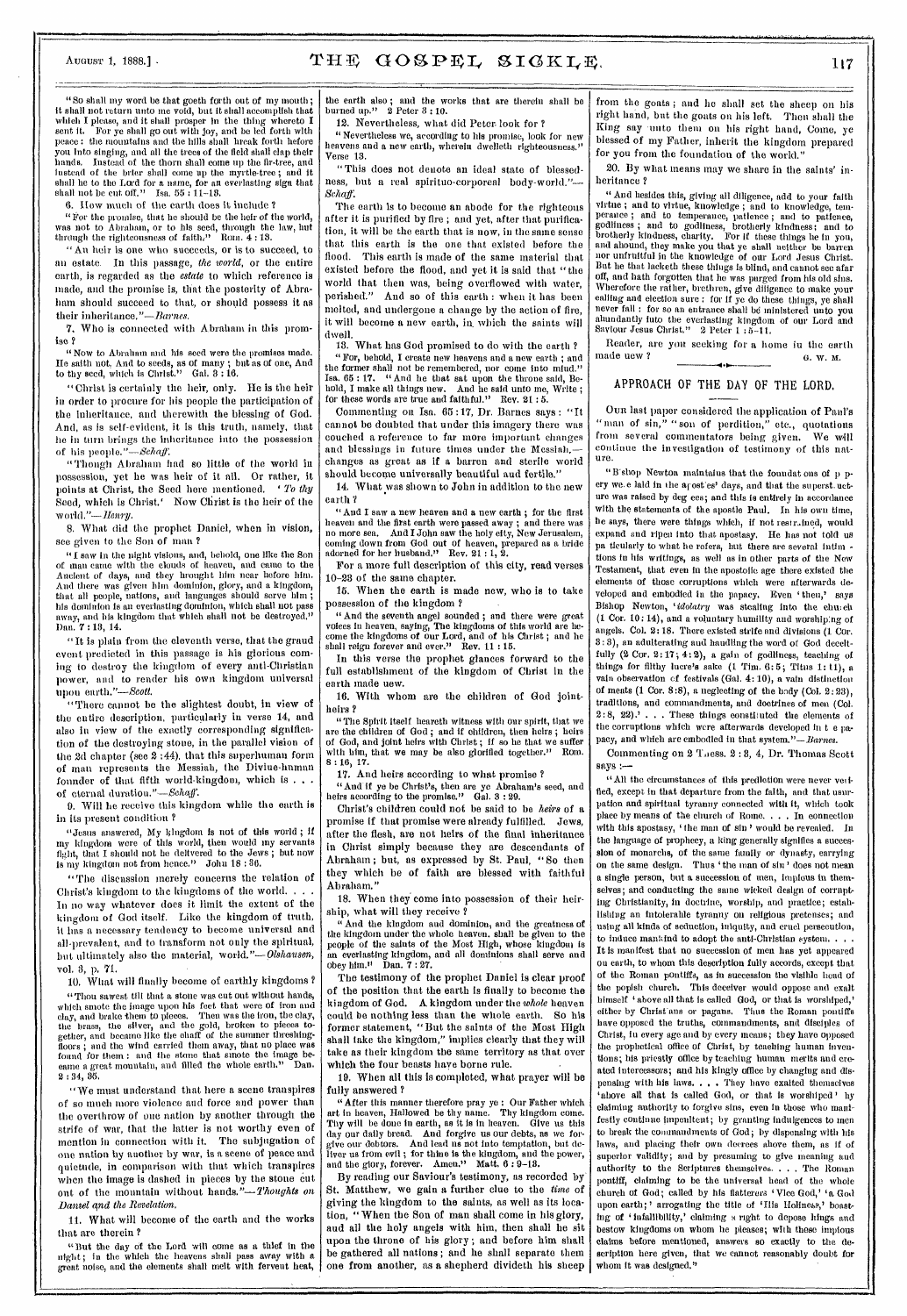IIere is what John Calvin says on the same subjoct:—

"Now every one has learned from Scripture what are the things that more especially belong to God, and will, on the other hand, observe what the pope claims for himselfthough he were but a boy of ten years of age—will have no great difficulty In recognizing Antichrist. Scripture declams God Is the *alone Lawgiver* (James 4:12), *who is able to save and to destroy;* the alone King, whose office it is to govern souls by hie word. It represents him as the author of all sacred rites; it teaches that righteousness and salvation are to be sought from Christ alone; and it assigns, at the same time, the manner and the means. There is not one of these things that the pope does not affirm to be under his authority. He boasts that it is his to bind con-He boasts that it is his to bind consciences with such laws as seem good to him, and subject them to everlasting punishment. **As** to sacraments, he Tither institutes new ones, according to his own inclination, or he corrupts and deforms those which have been instituted by Christ-- nay, sets them aside altogether, that, he may substitute in their place the sacrileges which he has invented. He contrives means of attaining salvation that are altogether at variance with the doctrine of the Gospel; and, in line, he does not hesitate to change the whole of religion at his own pleasure. What is it, I pray you, for one to lift up himself above everything that is reckoned God, if the pope does not do so? When he thus robs God of his honor, Ire leaves him nothing remaining but an empty title of Deity, while he transfers to himself the whole of his power. And that is what Paul adds shortly afterwards, that *the son of perdition would* show *himself as God."* 

We will conclude this article with an extract from the " History of Romanism," by John Dowling, D. D., p. 27:—

"It is an important fact that popery is plainly a subject of prophetic prediction in the sacred Scriptures; and though the almost entire subversion of true Christianity, which occurred in the course of only a few centuries, might otherwise have a tendency to stagger our faith in its divine origin, yet when it is remembered that this great anti-Christian apostasy, or ' falling away'  $(a\pi o\sigma r a\sigma a\sigma)$  happened in exact accordance with the ' Scriptures of truth' the fact serves to strengthen rather than to shake our faith In the divinity of our holy religion. Not long ago the remark was made by a Roman Catholic, 'The Bible cannot be true without Holy Mother Rome.' He meant to say that the pope gives it all its evidence and authority. 'Very true,' said a Protestant; ' for as the Holy Bible has predicted the rise, power, and calamities of popery—if these predictions had not been fully manifested in the actual existence and tremendous evils of popery, the Bible would have wanted the fulfillment of its prophecies, and therefore would not have been true.' The same thought was recently suggested in an eloquent discourse by Professor Gaussen, of Geneva, before his theological class. ' In pointing to the pope,' said he, 'we point to *a miracle which calls upon us to believe the Bible.* Considered in this view, the obduracy of the Romanists, like the ohduracy of the Jews, wonderfully instructs the church *because it has been foretold;* and thus it Is that the scandals of Rome are transformed into an eloquent argument. The sovereign pontiff and the Romish hierarchy become, in this way, admirable supports of the truth.'

' To prove that popery is the subject of prophetic prediction, it would be easy to produce a multitude of passages, but we shall content ourselves for the present with citing entire the full length portrait of the Romish apostasy in the second epistle to the Thessalonians, chapter two."

It will next be in order to consider the development, progress, and present status of the "man of sin." **a.** w. M. G. W. M.

### THE PROTESTANT REFORMATION : IS IT COMPLETED ?—NO. 5.

•

In order to keep before the reader the line of thought that is being pursued in this series of articles, we will repeat three propositions that have been stated in previous numbers : 1. Any reformation is but pari'a' that does not restore to us Bible truths cherished by Christ and his apostles, and banish from our communion erroneous doctrines and practices unknown in their day. 2. Proceeding to an investigation of the situation from this stand-point, we find that concernhug the weekly Sabbath, the practices of the Roman Church are adhered to by the vast majority of Protestants, in preference to the plain teachings of the New Testament. 3. Under this second proposition it was stated that the apostles observed as sacred the seventh day of the week instead of the first. In support of this statement, two arguments were presented in our last number. We continue : —

(3.) In the Acts of the Apostles, written by Inspiration thirty years after the cross, no change of Ianguage concerning the Sabbath is to be found. The

seventh day is treated with the same consideration as in the great moral code. It is honored with the same sacred title. All other days are simply numbered; this, alone, is distinguished by name, being always referred to as "the Sabbath." Note a few examples.

"They came to Antioch in Pisidia, and went into the synagogue on the Sabbath day, and sat down." Acts 13 :14. That this was the seventh day no one disputes. By dictation of God's Spirit it is called "the Sabbath." Was it the Sabbath, the rest day? Men answer in the negative, but God in the affirmna-Live. "Let God be true." If our practice prevents our adopting the terms used by the apostles, our practice needs regulating.What reply can men make to so plain a text  $?$  — Nothing more than to say that Paul went there on the Sabbath simply to secure a congregation. But does that weaken the argument ?— Not in the least. It is immaterial what he went into the synagogue for •; God says that day upon which he did go there was "the Sabbath." Then it *was* the Sab• bath.

" And on the Sabbath we went out of the city by a<br>verside where prayer was wont to be made." Acts river-side, where prayer was wont to be made." 16 :13. Here again all are agreed that the seventh day is referred to. How do we know this was the Sabbath ? — Because it says so. Not *a* Sabbath, nor the *old* Sabbath, nor the Jews' Sabbath, nor the day that used to be the Sabbath. but "the Sabbath." Reader, used to be the Sabbath, but "the Sabbath." do you call that day " the Sabbath " which God calls *"* the Sabbath " here in the New Testament ? If not., why not ? What authority have you for applying this sacred title to another day ? Inspiration says the seventh day was the Sabbath thirty years after the cross. If it was then, it is now.

"And Paul, as his manner was, went in unto them, and three Sabbath days reasoned with them out of the Scriptures." Acts 17 : 2. Here again God says a certain day was the Sabbath. What day was it ? —The seventh day, the day on which services were held at the synagogue. No one disputes this. Was that day the Sabbath  $?$  - Yes. How do we know it was  $?$  -Because God says so. If it was then, it is now. Other texts might be cited, but these are sufficient to show what name the inspired apostles applied to the seventh day after the resurrection.

(4.) The New Testament teaches the seventh day to be the *only* rest day.

"Because they knew him not, nor yet the voices of the prophets which are read every Sabbath day." Acts 13 :27. All admit the Sabbath hore referred to was the seventh day. *Every* Sabbath must have ineluded all there were. The prophets were read only upon the seventh day, and this was *every* Sabbath. "Sabbath" means *rest.* Hence the apostles were strangers to any rest day except the seventh day. "For Moses of old time hath in every city them that preach him, being read in the synagogues every Sabbath day." Acts 15 : 21. The day of worship in the synagogues was the seventh day, and that included *every* Sabbath, or rest day, there was. Then all others were excluded. The term " the Sabbath" shows there was but one Sabbath then known. Had there been two, some such expressions as "Christian," "Jewish," "old," "new," as used in modern times, would have been needed to designate which one was referred to.

(5.) The New Testament shows the seventh day to have been the day upon which all Gentile Christians were accustomed to meet for worship. In Acts 15 we learn what duties were laid upon Gentile converts by the Apostolic council. Four things only are enumer-<br>ated. Verse 20. But we are not to suppose these in-Verse 20. But we are not to suppose these ineluded all that God requires of them, otherwise, they might swear, steal, kill, lie, etc. Where, then, would they learn more fully of these moral duties ? —In the synagogue on the Sabbath. The reason James gives for not specifying other moral duties, we find recorded thus : "For Moses of old time hath in every city them that preach him, being read in the synagogues every Sabbath day." Verse 21. How would this benefit Verse 21. How would this benefit Gentile Christians if they did not go there on the Sabbath ? A person unable to see a point so plain must have very dim spiritual eye-sight.

In the 18th chapter of Acts we find Paul at Corinth working at his trade, in partnership with Aquila, a Jew. "And he reasoned in the synagogue every Sabbath, and persuaded the Jews and the Greeks." Verse 4. "But," you say, "he could not work the seventh day, even if he were disposed to, for his partner, being a Jew, observed that day as holy." Why, then, I ask, did Paul select such a partner ? Do you say that the preaching was in the synagogue, and that upon no other day but the seventh did a congre-

gation there assemble to whom he could preach, and that this was a Jewish and not a Christian audience ? Read the verses following our text. We learn that "when they opposed themselves, . . . he departed thence, and entered into a certain man's house, named Justus, one that worshiped God, whose house joined hard to the synagogue. And Crispus, the chief ruler of the synagogue, believed on the Lord with all his house ; and many of the Corinthians hearing believed, and were baptized. . . . And he continued there a year and six months, teaching the word of God among them." Acts 18:6-11. Here we find the Sabbath services of these Christian believers continuing for years *after* they were expelled from the synagogue, and Paul preaching to them while still making tents on the other six days. Consider, dear reader, this plain example,-Christian believers worshiping for years on the seventh-day Sabbath, and led in their worship by the greatest of the apostles.

Another instance of Christians' holding services on the seventh day is recorded in Acts 13. Paul had been preaching on the Sabbath to the Jews. Verse 14. "And when the Jews were gone out of the synagogue, the Gentiles besought that these words might be preached to them the next Sabbath." Verse 42. Many of them were brought to Christ by that sermon. for "many of the Jews and religious proselytes followed Paul and Barnabas; who, speaking to them, persuaded them to *continue* in the grace of God." Verse 43. Here were Gentile Christians requesting Paul to make an appointment for their benefit. How easy and natural, if the Sabbath had been changed, for him now to enlighten their minds concerning the Gentile Sabbath 1 He would have said, " To-morrow is the first day of the week, the resurrection day, and the appropriate day for Christians to Sabbatize. I have been addressing the Jews on the seventh day because they gather on no other day ; but if I am to preach to Gentile Christians, we will meet to-morrow. No need of waiting a whole week, for to-morrow is the Christian Sabbath." Did he use any such Ianguage as this  $? - No.$  Why  $? - Because$  it was not true. They knew nothing about any change in the day ; for they waited a week for the next Sabbath to come. "And the next Sabbath came almost the whole city together to hear the word of God." Verse whole city together to hear the word of God." That was a meeting held under the auspices of Gentile Christians, and yet on the seventh-day Sabbath, and doubtless at some other place besides the synagogue. These texts abundantly prove that meetings were appointed for, and constantly held by, Gentile Christians on the seventh day. This, so far as the record goes, was invariably their day of worship.

(6.) The apostles or Gentile Christians were never accused, even by their most bitter enemies, of violating the Lord's Sabbath. This point is worthy of notice. The Jews hated the apostles, and never failed to mention every instance of their apparent disrespect for Moses and the law. They were always watching<br>for some occasion of complaint against Paul. How for some occasion of complaint against Paul. many times they unjustly charged Christ with Sabbathbreaking I Would they have treated Paul with more levity ?—Certainly not. But did they ever accuse him of Sabbath-breaking ?- Not once. Among all their charges they never arraigned him for violating the fourth commandment. Besides, Paul himself plainly stated, when on trial, "Neither against the law of the Jews . . . have I offended anything at all." Acts 25:8. And to the Jews at Rome he said, Acts 25 : 8. And to the Jews at Rome he said, "I have committed nothing against the people, or customs of our fathers." Acts 28 : 17. As Paul's fathers were Jews, and kept the seventh day, could he have truthfully made this statement, and yet have lived in violation of the day they held sacred ?

(7.) Neither Christ nor his apostles used Sunday for religious worship. As far as the record shows, they avoided holding meetings on that day. At the resurrection, Christ permitted the whole day to pass before even appearing to the twelve disciples. John 20 :19. This was not without a purpose. It was no plan of his to establish a precedent for Sunday worship. And when he did appear at the day's close, it was without previous intimation or appointment, while they were eating supper, a common meal (Mark 16 :14) ; and without the least expectation on their part of seeing him. The next recorded meeting (John 20 :20) was " after eight days." This would reach, at least, till the second Monday,— just past Sunday. Why was the first day thus avoided ? These examples are-significant.

The only other meeting mentioned in connection with the first day of the week is in Acts 20 :7. But this was a night meeting; for "there were many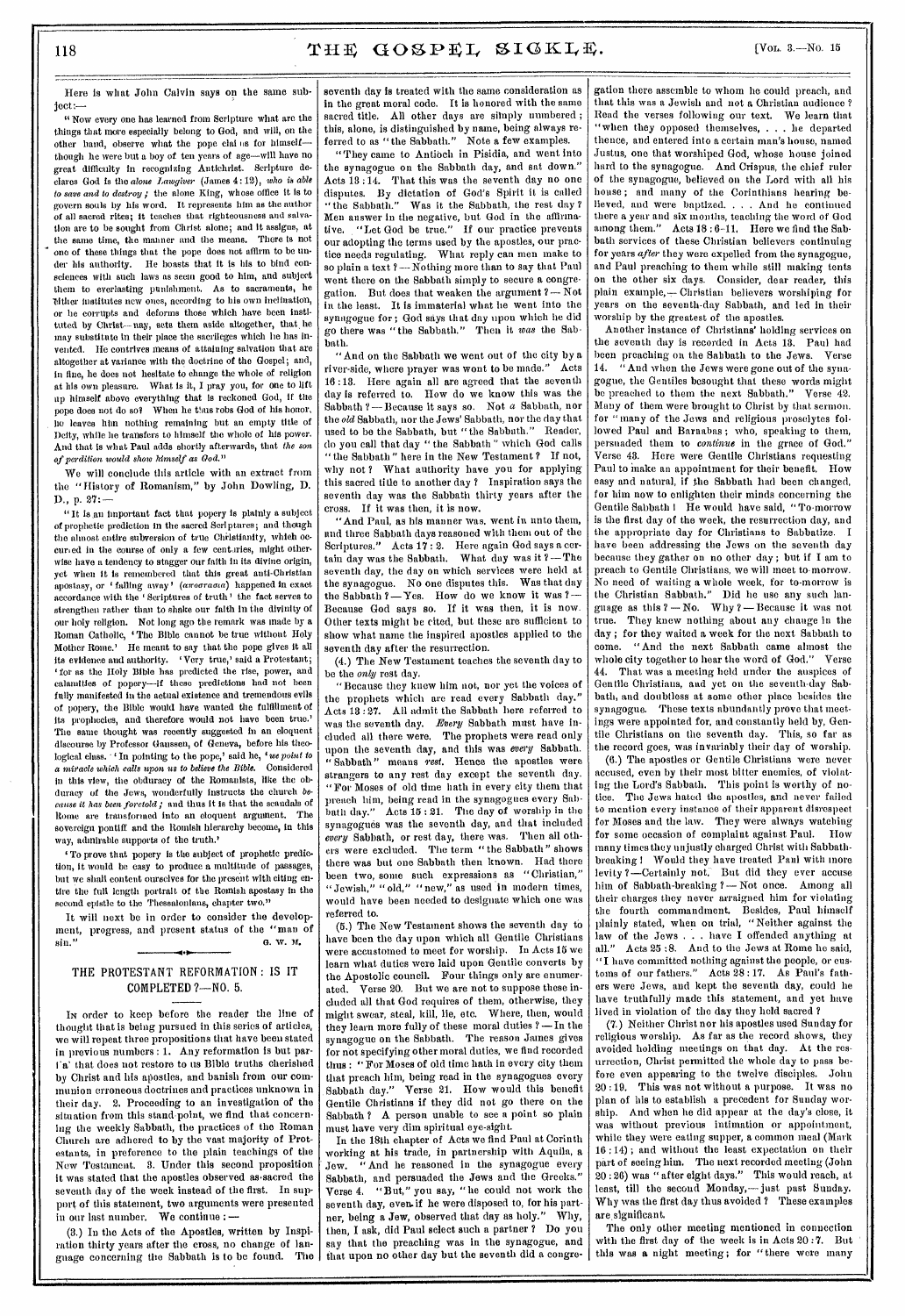lights in the upper chamber." Verse 8. Hence the meeting must have occurred Saturday night ; for the day, as then reckoned, ended at sundown. (See commentaries and Bible dictionaries.) At day-break the meeting closed (verse 11), and Paul then resumed his journey toward Jerusalem. Why did he avoid holding services on Sunday ? Why did he not remain to preach in the forenoon as modern ministers would have done? It may have been to avoid leaving a wrong example for after generations to follow. the other hand, we have the distinct record of Paul's preaching the word upon eighty-four seventh-day<br>Sabbaths! Where lies the strength of apostolic ex-Where lies the strength of apostolic example ?

(8.) Sunday was devoted to secular business by the apostolic church. Notice the first Sunday after the cross, the day of the resurrection. Luke 24 :1. The day before all were "resting the Sabbath day according to the commandment." Upon that day the holy women would not even embalm the sacred body of their Lord. But Sunday morning dawns. The proper day for labor has arrived. Behold the activity manifested from early morn till fading light. Shining messengers were dispatched from glory's gates to roll the stone away. That was work. The holy women hastened to the tomb to perform the labor they would not do on the Lord's sacred rest-day. Work again. All the guard started in confusion for the city to report these wonders. More bustle. Two of the disciples came running excitedly to the sepulcher. No sacred rest in that. Two disciples walked fifteen miles before sundown. Hard work again. Christ went with them on this long journey. Thus Sunday was stamped as a working-day by God's own Son. And in the evening the eleven assembled to eat the common meal. Thomas was absent, probably on business. Not much Sabbath rest or sacredness here, surely.

Again take the case of the disciples, mentioned in Acts 20. Saturday night and Sunday, Luke and others were working their ship around forty miles of sea-coast. That was wearing labor, as every sailor That same Sunday, Paul traveled on foot from Troas to Assos (verses 18, 14,) a distance of nearly twenty miles,— a physical feat which would put to the test the muscular endurance of many modern theologians. Whatever sacredness Sunday might have possessed, was trampled into the dust by that long, weary march of the great apostle. This was work, not rest.

In 1 Cor. 16 : 2, Paul commands certain secular business to be done on Sunday. "Upon the first day of the week let every one of you lay by him in store, as God bath prospered him." "By him" is *at home,*  not at church. Balancing accounts to ascertain the amount of our profits, is certainly a business transaction, and might require hours of labor.

Thus we see the testimony of the New Testament concerning the Sabbath to be, (1.) That the Lord's day was the seventh-day Sabbath ; (2.) That the Sabbath for this dispensation comes just before the first day of the week ; (8.) That in the Acts of the Apostles the seventh day is still declared to be " the Sabbath ;" (4.) That the seventh day is the *only* rest-day ; (5.) That the seventh day was the day upon which all Gentile Christians met for worship ; (6.) That Christians were never accused by the Jews of working upon the seventh day; (7.) That Christ and his apostles avoided Sunday as a day of religious worship ; but (8.) That Sunday was devoted by angels, Christ, apostles, and church-members to secular labor and business. Where, then, did Sunday-sacredness origi-Where, then, did Sunday-sacredness originate ? We shall see.

W C. WALES.

# *The Theological World.*

### THE STANDARD LOWERED.

[Tim following, which we clip from the editorial columns of the *Christian Leader,* a Disciple paper published at Cincinnati, 0., in its issue of May 29, is a truthful but appalling pen-picture of the modern worshiping establishments, misnamed churches of Christ ; and we believe the writer has a true notion of religion and the standard of righteousness. Let every religion and the standard of righteousness. one give this article a careful reading, and then hand it to his neighbor.—L. Mc Cov.]

"For they that are after the flesh do mind the things of the flesh ; but they that are after the Spirit, the things of the Spirit. For to be carnally minded is death ; but to be spiritually minded is life and peace : because the carnal mind is enmity against God ; for it is not subject to the law of God, neither indeed can Rom. 7 : 5-7.

It is painfully manifest that worldly-mindedness has seized the churches. All over this land the churches maintain a sort of moral respectability, but as to spirituality, it seems to have fled. No one can deny that the standard of righteousness has been low-<br>ered to meet "the spirit of the age," which, in plain ered to meet "the spirit of the age," terms, is "the prince of the power of the air, the spirit that now worketh in the children of disobedience.' A spirit of compromise pervades the religious world, and as a consequence a false standard of righteousness has been erected to please the demands of an exacting, dictating world. Little attempt is made to raise men up to a level with God's righteousness. It has come to be very unpopular to measure men by God's system of righteousness. Men go about to establish their own righteousness, and they positively refuse to submit themselves to the righteousness of God. The preacher who undertakes to measure men by God's standard of righteousness, will be dismissed from his post of duty gruffly and without ceremony. Such a man is pronounced a "fogy," a " crank," a " moss-back," and the churches submit to the reproach. Every possible effort is made to " please men," and the friendship of the world is sought after, and leaders in all the churches make little attempt to " please God." This is a severe arraignment, but who dare deny the statement ?

Look at the standard of righteousness found in the churches of to-day. You can find a standard of morality, but morality is not the righteousness of God, though a component element of the divine system. Any moral man can be a member of the church, provided he does not steal and rob and commit murder and get drunk ; and yet even drunkards are retained in the church if they make free use of their money in behalf of the church. Rich men are eagerly sought after by the church manipulators, and rich men arc patted and flattered, and they are set in advance of men of high Christian character, simply because they represent wealth, and because their money is needed to give power and popularity to the denomination or to our church." Men living in open adultery are harbored in the churches, because they have money and patronage. The churches want money, and they want a large amount of money; because by means of money they propose to advance the " interests of the church," and popularize "our denomination."

Men are retained in the churches who live by crooked speculation and peculation, who are guilty of all the tricks of trade, who extort money by taking advantage of the unfortunate, who oppress the hire-Hug in his wages, and who exact illegal rates of interest. These are *quiet sins* known to the church authorities, but of which the church authorities are willfully ignorant, and who, by a false interpretation of the Holy Scriptures, allow the " tares " to grow up with the " wheat." The church—the modern church seeks after numbers and wealth, and numbers and wealth mean power, and power gives influence. Just see how church-memberstians—run greedily after gain. See how these churchmembers seek place and power and worldly distinction just as eagerly and persistently as these things are sought after by the unregenerate men of the world. We speak of the tendency of carnality in the churches. We of course make exceptions of the noble few—de--<br>who really desire to accumulate means with which to honor God by advancing his cause and kingdom, and with which to establish the standard of God's righteousness.

No one—no intelligent, observing man—can deny the fact that the spirit of the world has largely taken possession of the church, and that decent morality<br>has been substituted for spirituality. As illustrative has been substituted for spirituality. of what we here assert, is the fact that the spirituality of the gospel has been expelled from the old songs of Zion, by the introduction of new-fangled music, purely secular and sensuous. The music of the dancing-halls and of the opera has been transferred to the fashionable place of worship, if a place of worship we may call it. The reading of the " lesson leaves" in the Sunday-school has supplanted the study of the Holy Scriptures. Everything connected with the worship of God has been cheapened. "Religion made worship of God has been cheapened. easy" is now the standard motto of the modern church. Instead of convicting the world of sin, and of righteousness, and of the coming judgment, the modern church seeks the favor of the world, and craves the patronage of godless men and women. Moral men demand that the offense of the gospel be re-

moved, and it is removed. The spirit of the world<br>which transfuses the churches, demands an "eduwhich transfuses the churches, demands an cated ministry," which, when properly interpreted, means a well-dressed clergyman ; a man of soft tones and soft words ; a man without pronounced convictions ; a man who can gabble in Greek and Latin ; a man who deals in "exegesis," "hermeneutics." "evolution," "protoplasm," "prognosis," "diagnosis," "dialectics," and "homiletics ;" a man who gracefully bends to the whims and caprices of graceless choristers and cachinating choir; a man who can utter elegant prayers over the dead body of a Christless Mason, and pronounce plaintive panegyrics over the remains of a godless Oddfellow; a man who, standing over the grave of a dead soldier, will magnify the sentiment of patriotism above the virtues of saintship ; a man who from the pulpit politely addresses condemned sinners as "ladies and gentlemen ;" a man who deals in glittering generalities, and who lacks the fortitude to rebuke sin in high places as well as in low places ; a man who tolerates all error, and defines no line of essential and positive truth ; a man who represents everything, but nothing in particular; a man who simply seeks a salary and popularity.

Thus it is that God's standard of righteousness is lowered. When a sinner is made to feel as happy in the house of the Lord as a saint ; when no one is made to tremble at the word of God; when the promiscuous audience expects to be "entertained" by linguistic learning, and by literary and rhetorical display, and by the mocking mimicry of soloists and quartettes ; when proud men and vain women occupy front seats and prescribe the polity of the church, and dictate a worldly policy—it is evident that Jesus of Nazareth is not present, and that he has been driven out of Judea into Galilee. When pastors are supported by the money of the whisky manufacturers ; when money governs the church, and not godliness and Christian intelligence; when disreputable people are brought into the church, who remain disreputable, and are placed upon a social level with its best members ; when theater-goers and the frequenters of parlor dances are regarded as among the " best-paying members" (as saith the pastor) in the church ; when these amusement seekers have an equal voice in governmental affairs with the overseers, and they can vote out overseers, drive away an old-fashioned evangelist, and vote in a choir and chorister, and destroy congregational singing,— the evidence accumulates that God's standard of righteousness has been loWered, and that the spiritual image of the Son of God has been most shamefully marred and shockingly blurred.

Where is the line of demarkation between professors and non-professors ? They equally run greedily after gain. They equally conform to the world. There is as much fashion and pride in the church as in the world. You will find nearly as many churchmembers in the theater as you find worldly people there. Many church-members are more often found in places of amusement, in the resorts of fun and frolic, than in the house of the Lord, or in the house of mourning. Church-members, and even preachers, run justly toward the goal of human ambition and political distinction as do the sons of Bellal. See covetous church-members—even church officers the streets and in the market-places, stock-jobbing and pooling, and shaving notes, and driving hard bargains, and grinding the faces of the poor, with the same greediness and persistency that characterize the legalized gamblers of the coarse and cruel world. A church that has no kitchen and cupboard attachment ; that has no refectory and confectionary ; that has no " Mother Hubbard " department ; in which is not heard the rattle and clatter of pots and kettles and the clang of tin pans : that is not in possession of stage scenery ; that does not ornament the pastor's pulpit with exotic plants, from which is exhaled the aroma of spicy groves ; that does not try to imitate the architecture of papal Rome, and invest its walls with the plastic touches of pagan art—is no church at all, according to the modern conception. And thus the standard of God's righteousness, has been lowered to the level of worldly expediency.

SOME one has said that "the saints are sometimes allowed to fall into an affliction, to preserve them from falling into a temptation." And we read in the Scriptures that "many are the afflictions of the righteous; but the Lord delivereth him out of them all."

THERE are many men whose tongues might govern multitudes, if they could govern their tongnes.